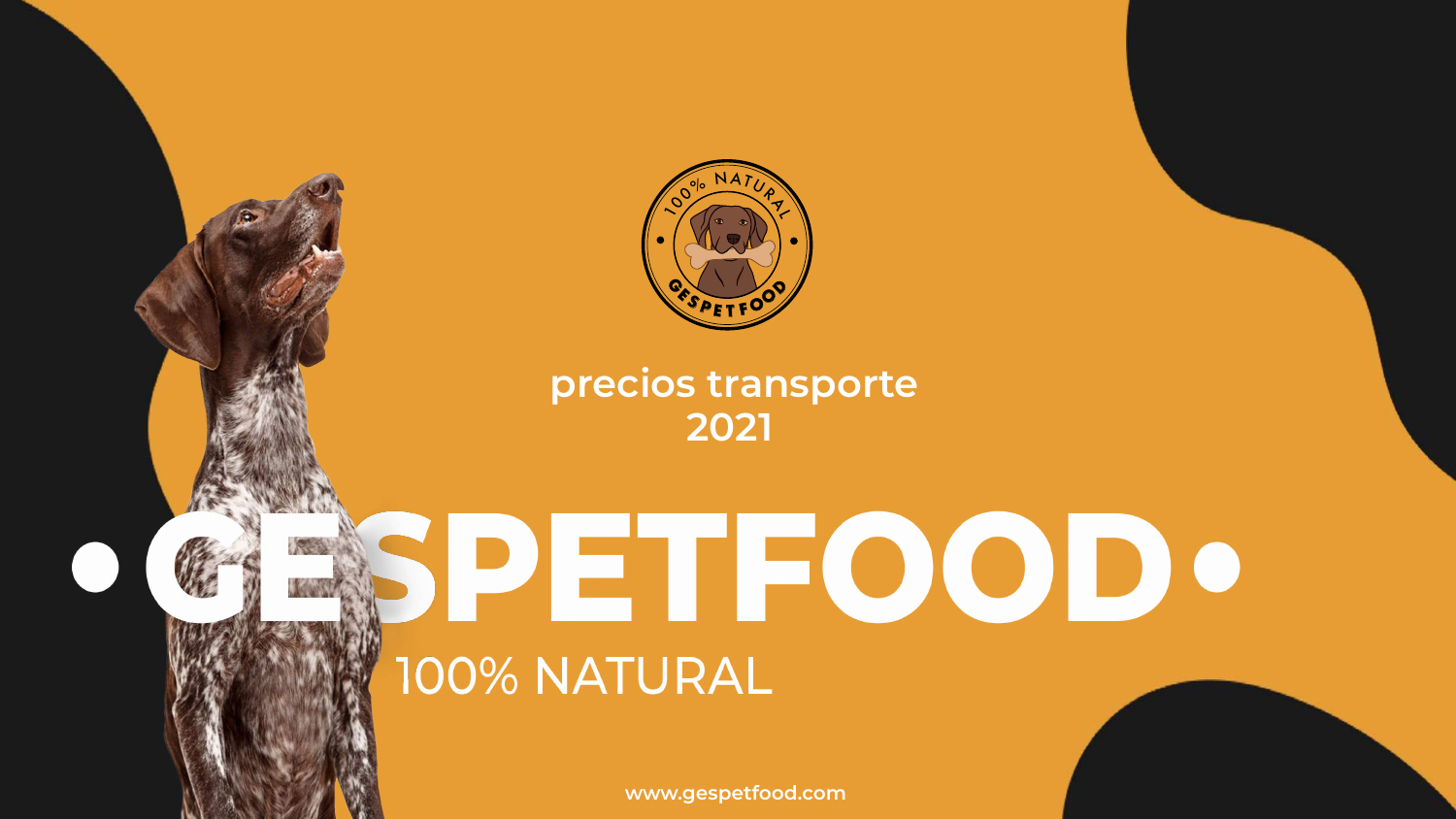

#### *ESPAÑA*

### 2-3 días háb

|             | <b>Hasta 10 kg</b> |
|-------------|--------------------|
| <b>iles</b> | 3.99€              |
|             |                    |





AMERICAN EXPRESS

| <b>MARÍTIMO</b>     | <b>BALEARES</b> /<br><b>ISLAS MAYORES</b> | <b>BALEARES</b> /<br><b>ISLAS MENORES</b> | <b>CANARIAS/</b><br><b>ISLAS MAYORES</b> | <b>CANARIAS/</b><br><b>ISLAS MENORES</b> |
|---------------------|-------------------------------------------|-------------------------------------------|------------------------------------------|------------------------------------------|
| <b>10 Kg</b>        | 15,00€                                    | 17,00€                                    | 11,00€                                   | 16,00€                                   |
| <b>Kg Adicional</b> | 0,70€                                     | $0,80 \in$                                | $0,85 \in$                               | $1,10 \in$                               |
| <b>DUA</b>          | €                                         | €                                         | 32,00€                                   | 32,00€                                   |
|                     |                                           |                                           |                                          |                                          |

| <b>EXCEPCIONES</b>  | <b>CEUTA Y MELILLA</b> | <b>GIBRALTAR</b> | <b>ANDORRA</b> |
|---------------------|------------------------|------------------|----------------|
| 1 Kg                | 20,00€                 | 15,35€           | 11,39          |
| <b>Kg Adicional</b> | 3,90€                  | 2,90€            | $1,20 \in$     |
| <b>DUA</b>          | 32,00€                 | 32,00€           | 32,00€         |







| <b>MADRID</b> | Hasta 10 kg                                                                                                    |                                                         | <b>EUROPA</b>    | <b>Hasta 10 kg</b> |
|---------------|----------------------------------------------------------------------------------------------------------------|---------------------------------------------------------|------------------|--------------------|
| 2 días        | 2.99€                                                                                                          |                                                         | 5-6 días hábiles | 3.99€              |
|               | <b>BALEARES Y CANARIAS</b><br>$\mathbf{m} \mathbf{a} \mathbf{b} = \mathbf{a} \mathbf{m} \mathbf{m} \mathbf{a}$ | $\sim$ $\sim$ $\sim$ $\sim$ $\sim$ $\sim$ $\sim$ $\sim$ | $\frac{1}{2}$    |                    |

#### *BALEARES Y CANARIAS*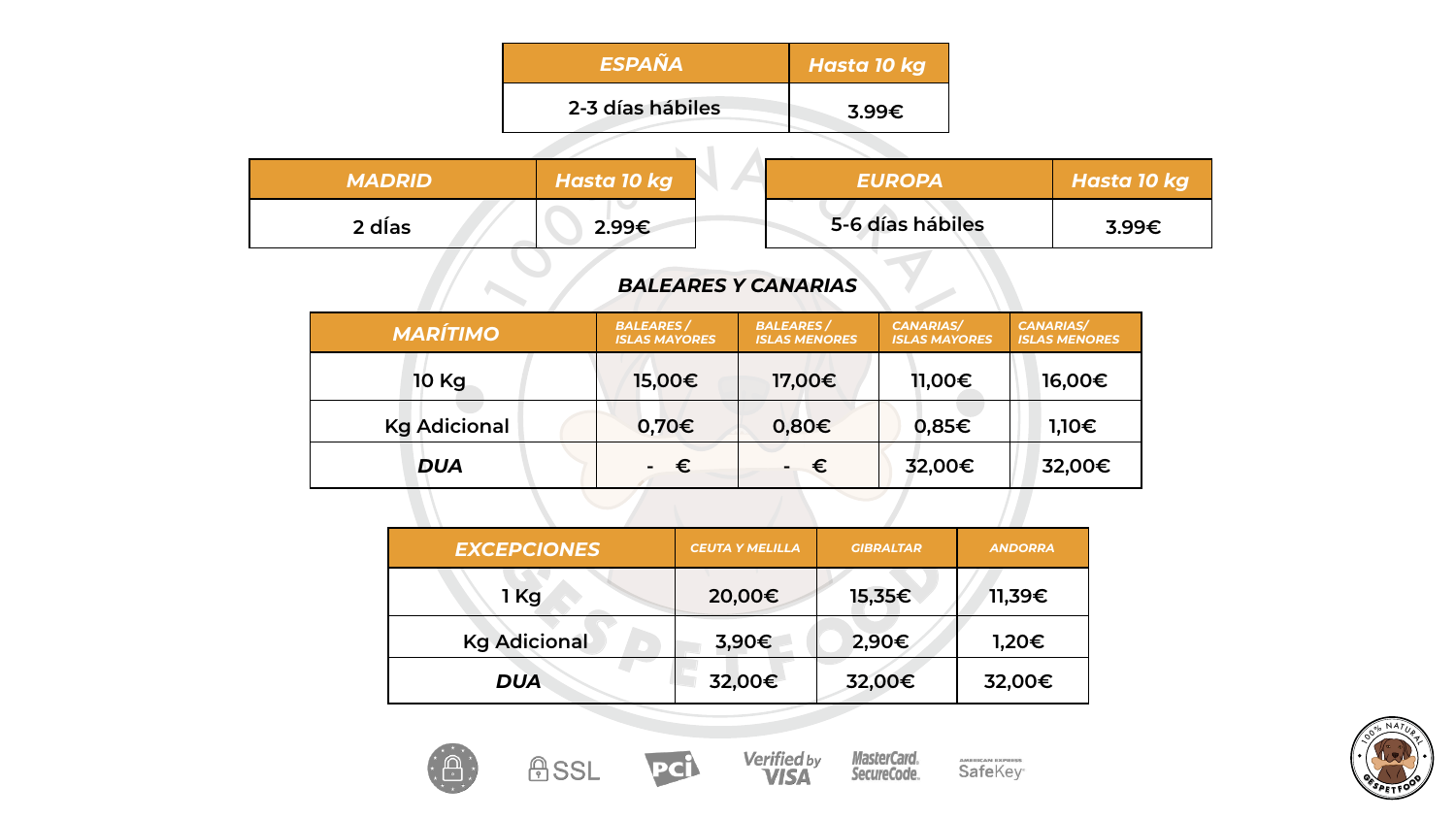



| <b>PRODUCTO</b>      |                 | $\overline{2}$             | $\overline{\mathbf{3}}$               | 4                                                 | 5                                              |
|----------------------|-----------------|----------------------------|---------------------------------------|---------------------------------------------------|------------------------------------------------|
| <b>ZONA</b>          | <b>DE-FR-MC</b> | AT-BE-GB-IT<br>LU-NL-SM-VA | <b>CH-CZ-DK-LI</b><br><b>PL-SI-SK</b> | <b>BG-EE-FI-HR-GR- HU-IE</b><br>LT-LV-NO-RS-RO-SE | <b>AL-BA-CY-FO-IS</b><br><b>ME-MK-MT-TR-XK</b> |
| <b>CÓDIGO TARIFA</b> |                 |                            | 202019                                |                                                   |                                                |
| <b>SMALL PARCEL*</b> |                 |                            |                                       |                                                   |                                                |
| OKG A 2 KG           | 10,70€          | 13,10€                     | 17,50€                                | 30,20€                                            | 36,30€                                         |
| <b>2 KG A 5 KG</b>   | 13,10€          | 14,70€                     | 19,10€                                | $31,10 \in$                                       | 54,10€                                         |
| <b>5 KG A 10 KG</b>  | 13,90€          | 16,20€                     | 20,20€                                | 33,10€                                            | 92,90€                                         |
| <b>10 KG A 20 KG</b> | 16,70€          | 18,40€                     | 22,50€                                | 34,30€                                            | 158,70€                                        |
| 20 KG A 40 KG        | 27,20€          | 29,50€                     | 33,70€                                | $51,30 \in$                                       | 290,80€                                        |